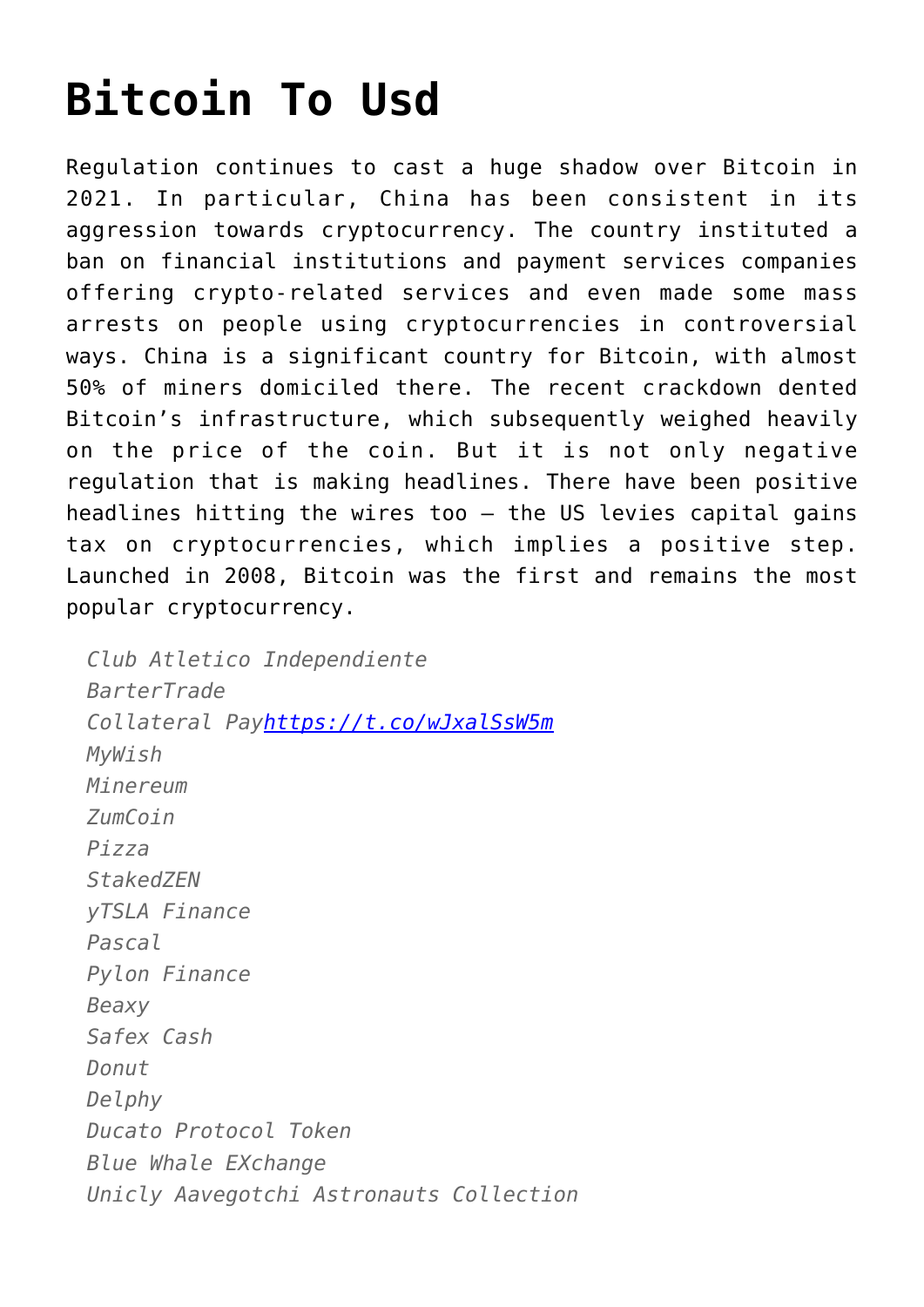*— Shire (@ShireHODL) [September 14, 2021](https://twitter.com/ShireHODL/status/1437867914443608074?ref_src=twsrc%5Etfw)*

Thus, the data structure keeps the strict chronological order. Additionally, the system used private keys or digital signatures to sign the document. Consequently, we can see the market spread — the difference between the lowest bid price and the highest ask price. Usually, the smaller the spread, the higher the market liquidity.

#### **Partner Content**

And high liquidity means fast execution of even large-volume trading orders. Margin Trading Trade digital assets with leverage on CEX.IO Broker. Using a blockchain ensures security and manages digital relationships as part of a system of record. The total dollar value of all transactions for this asset over the past 24 hours.

As of 2021, the Bitcoin network consumes about 93 terawatt hours of electricity per year – around the same energy consumed by the 34th-largest country in the world. By early 2013, the leading cryptocurrency had recovered from a prolonged bearish episode and rose above \$1,000, albeit only briefly. But with the infamous Mt Gox hack, China announcing its first ban on crypto and other situations, it took a further four years for the BTC price to return to above \$1,000 again. Once that level was passed, however, bitcoin's price continued to surge dramatically throughout 2017 until BTC peaked at its previous long-standing all-time high of \$19,850. The top crypto is considered a store of value, like gold, for many — rather than a currency. It has managed to create a global community and give birth to an entirely new industry of millions of enthusiasts who create, invest in, trade and use Bitcoin and other cryptocurrencies in their everyday lives.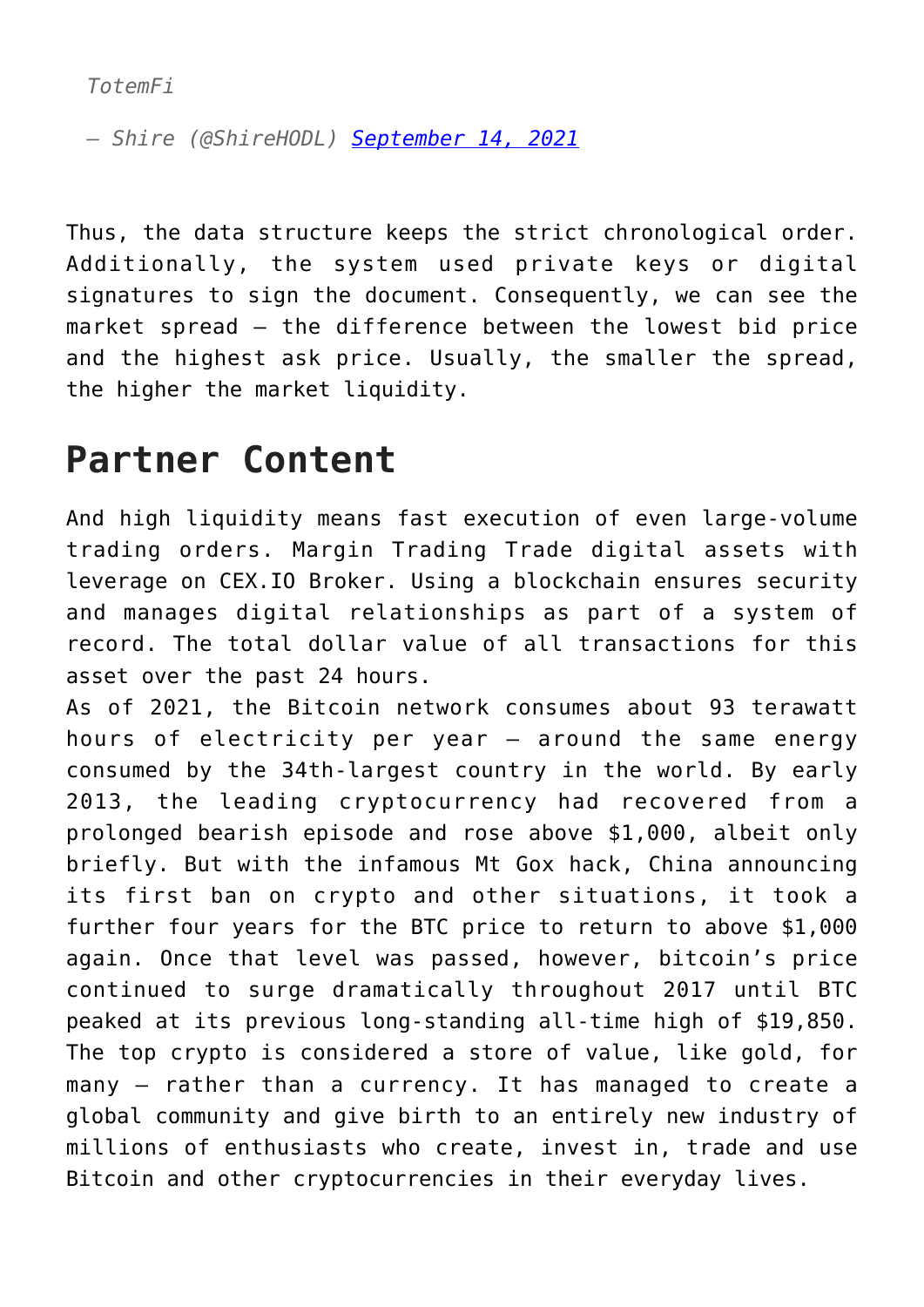- Bitcoin's price is renowned for being highly volatile, but despite that, it has become the top performing asset of any class over the past decade – climbing a staggering 9,000,000% between 2010 and 2020.
- No more bitcoin can be created and units of bitcoin cannot be destroyed.
- In order to incentivize the distributed network of people verifying bitcoin transactions , a fee is attached to each transaction.
- Thus, the news about the technical upgrade could attract more attention to the project so more people read about it and decide to obtain the digital token.
- BTC to USD rate today is \$38,413 and has decreased -5.2% from \$40,533.64 since yesterday.

The Xe Rate Alerts will let you know when the rate you need is triggered on your selected currency pairs. Live tracking and notifications + flexible delivery and payment options. Bitcoin Cash has been hard forked since its original forking, with the creation of Bitcoin SV. Read more about the difference between Bitcoin, Bitcoin Cash and Bitcoin SV here. Check out CoinMarketCap Alexandria's guide on the top cold wallets of 2021 and top hot wallets of 2021. The easiest way to buy crypto on EXMO is the "Simple Trade" option. Just select the desired currency in the "I give" field and indicate the amount and currency which you want to receive. Once payment is completed, the status of your trading operation will be displayed in the «Transaction History» field on your EXMO wallet. If you accept the approximate price, click on the Exchange button. Once payment is completed, the status of your trading operation will be displayed in the «Transaction History» field in your EXMO wallet.

These are the average exchange rates of these two currencies for the last 30 and 90 days. A soft fork is a change to the Bitcoin protocol wherein only previously valid blocks/transactions are made invalid. Since old nodes will recognise the new blocks as valid, a soft fork is backward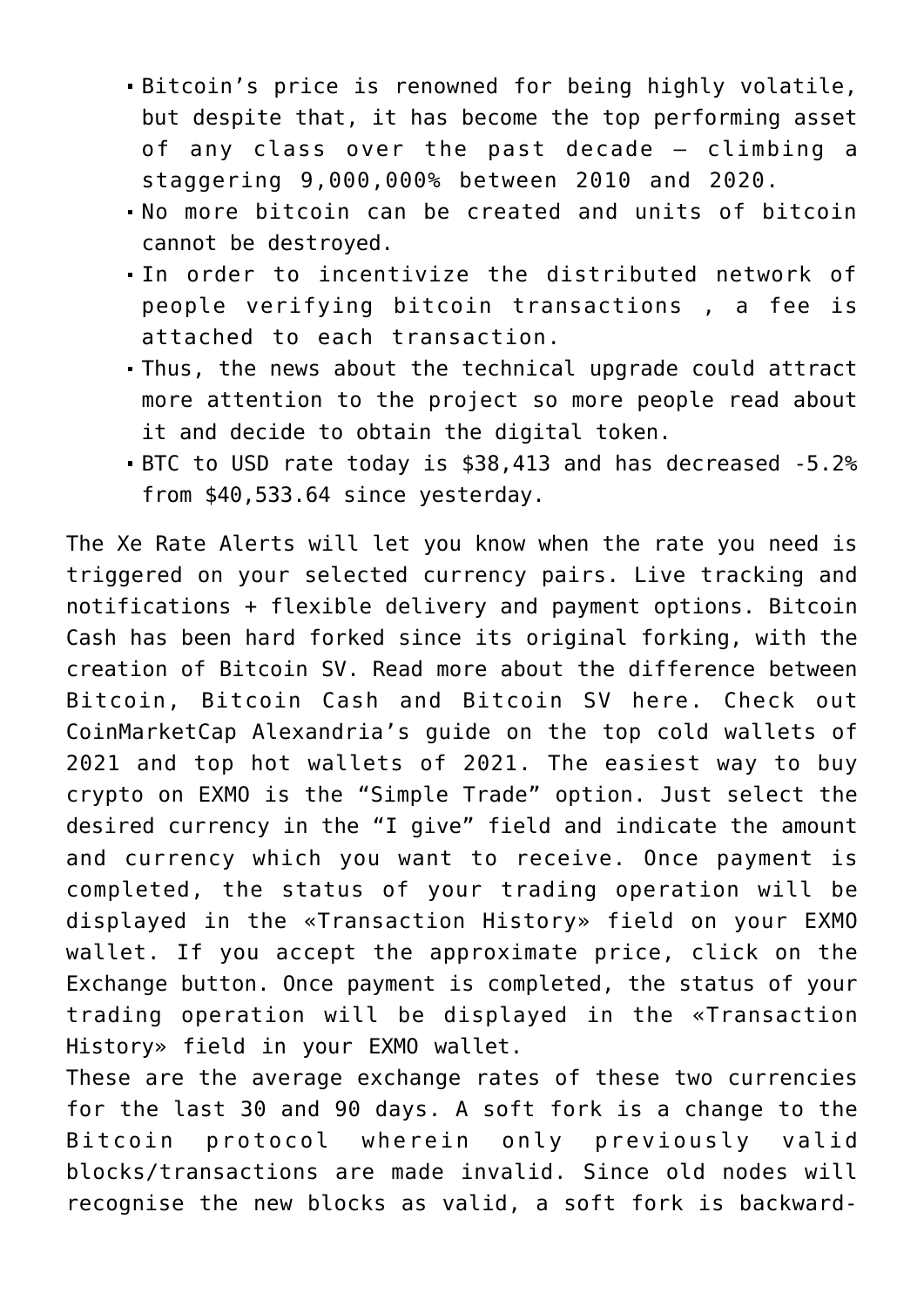compatible. This kind of fork requires only a majority of the miners upgrading to enforce the new rules. The most popular wallets for cryptocurrency include both hot and cold wallets. Cryptocurrency wallets vary from hot wallets and cold wallets. Hot wallets are able to be connected to the web, while cold wallets are used for keeping large amounts of coins outside of the internet.

To be sure, only a minority of bitcoin miners and bitcoin exchanges have said they will support the new currency. Bitcoin cash came out of left field, according to Charles Morris, a chief investment officer of NextBlock Global, an investment firm with digital assets. They are in favor of smaller bitcoin blocks, which they say are less vulnerable to hacking. On the other side are the miners, who want to increase the size of blocks to make the network faster and more scalable. Supporters of the newly formed bitcoin cash believe the currency will "breath new life into" the nearly 10-year-old bitcoin by addressing some of the issues facing bitcoin of late, such as slow transaction speeds. Our currency rankings show that the most popular US Dollar exchange rate is the USD to USD rate. These are the highest points the exchange rate has been at in the last 30 and 90-day periods. To check Bitcoin price live in the fiat currency of your choice, you can use CoinMarketCap's converter feature directly on the Bitcoin currency page.

## **Usd**

The rapid increase in the price of Bitcoin encouraged more investors and initiated an annual boom period on the market. Half a year later, on February 9, 2011, the value of a Bitcoin had reached the price of one dollar. The live price of BTC is \$ 38,411.21 per (BTC / USD) today with a current market cap of \$ 730.71B USD. Later, you can exchange BTC to USD and withdraw funds to your card. We use the enhanced security measures <https://www.beaxy.com/> to protect your funds and keep them on cold wallets, away from possible online hacks. However, it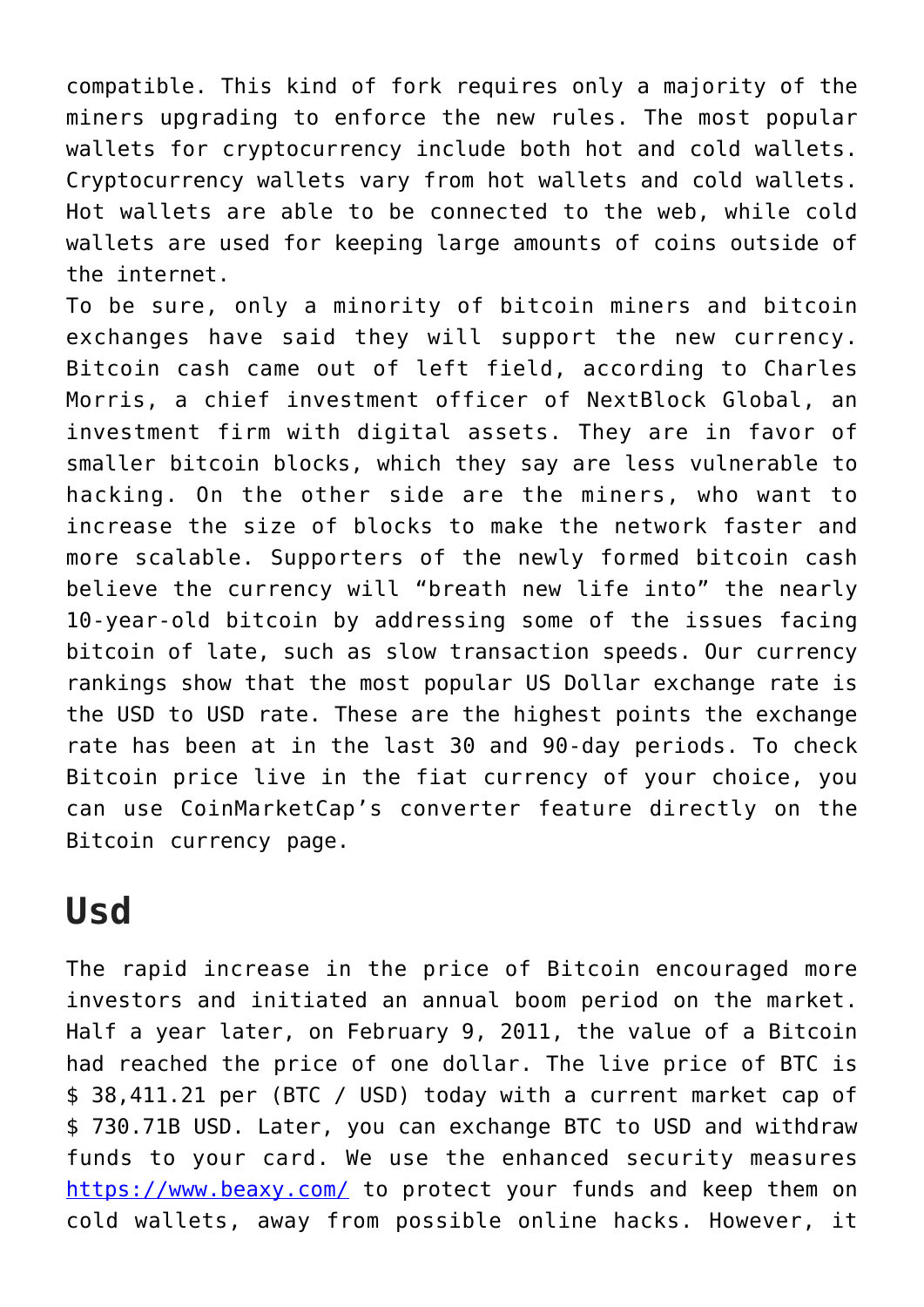doesn't mean that you can not withdraw your digital funds when you need them. To cover the customers' transactions, CEX.IO keeps the company's funds on hot wallets. Although mining and exchanging are questionable in terms of legality, it is known to be legal for users who exchanges bitcoins for goods and services.



Bitcoin is the first decentralized, peer-to-peer digital currency. One of its most important functions is that it is used as a decentralized store of value. In other words, it provides for ownership rights as a physical asset or as a unit of account. Many crypto enthusiasts and economists believe that high-scale adoption of the top currency will lead us to a new modern financial world where transaction amounts will be denominated in smaller units. After accelerating the bull run in early 2021, institutional money is expected to continue being a major price driver in 2021. Major companies, such as Tesla and MicroStrategy Incorporated, invested big money in Bitcoin, paving the way for other corporations to rethink their cryptocurrency strategy. With the price at 'favourable' levels, BTCUSD is due for another round of heavy backers –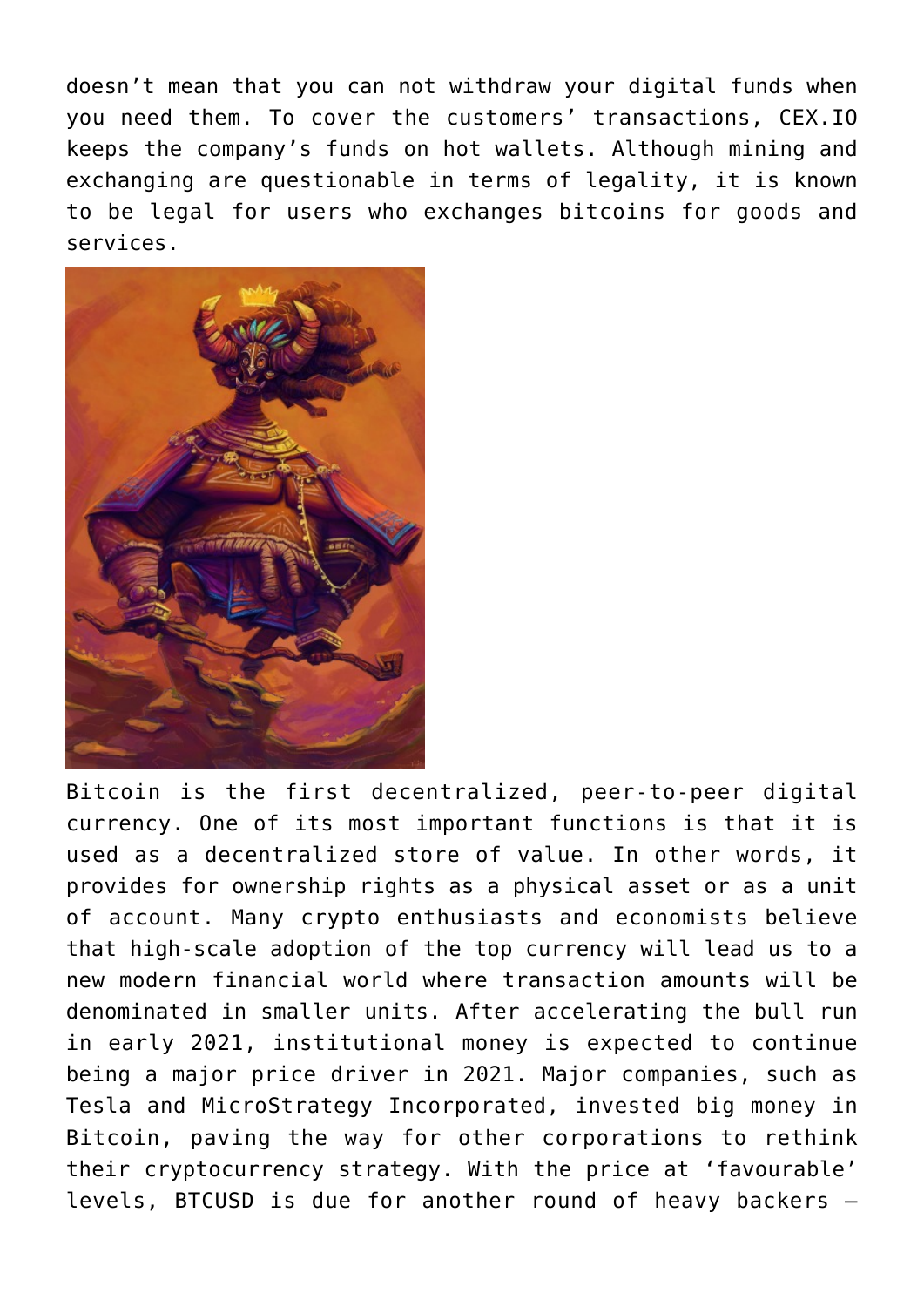something that would be a major tailwind for the digital currency's price.

## **Bitcoin Usd Btcusd Coindesk**

With our Instant Buy service purchasing cryptocurrencies made super easy. You just open the page, choose the amount you want to buy, and enter your card credentials. The crypto you bought will appear on your account immediately. So, if you still don't have an account on CEX.IO, you can easily register here. Bitcoins can be transferred from a bitcoin exchanges to one of many bitcoin wallets, ranging from online options to 'cold storage'. Over 2018, the entire crypto market plunged into what is now known as the "crypto winter" – a yearlong bear market.



On the other hand, any regulation that will cause friction with the idea of decentralisation and blockchain will see investors express pessimism in the value of BTCUSD. This has partly been observed when Bitcoin retraced during the start of 2021. Regulators, such as the US SEC, are capable of literally deciding the fate of any underlying crypto coin or token. A case in point is a lawsuit filed by the SEC against Ripple Labs, custodians of Ripple , one of the world's biggest and most popular cryptocurrencies. But after the 2017 rally, BTC then began a retracement and remained trapped below \$10,000 for most of 2018 and 2019.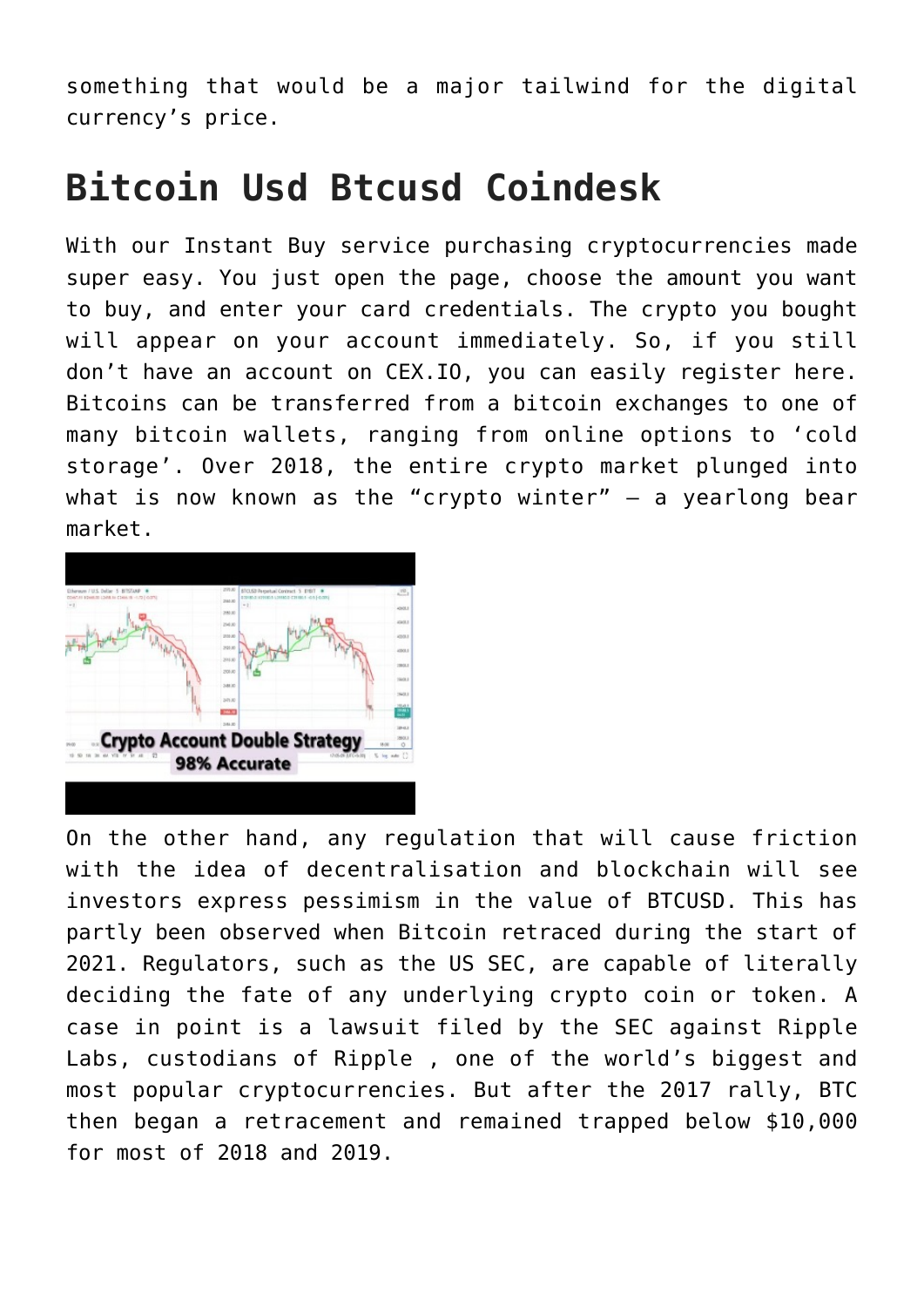## **Q1 2022 Cryptocurrency Report**

What you should do next is just select the currencies from the drop-down list and click Exchange Now button. Right after that you'll have the desired coins or tokens on your CEX.IO account. Finance analytics believe that there are a few main drivers that affect BTC and most altcoins. The strongest one is probably the global adoption and popularity. Because the more people know about the asset, the more they want to buy it. Other factors, like network operability and transaction security, are also important, but they rather contribute to the two first mentioned. Thus, the news about the technical upgrade could attract more attention to the project so more people read about it and decide to obtain the digital token.  $\pmb{\times}$ 

As stated, earlier Bitcoin provides the price direction cue for almost all cryptocurrencies. Therefore, the BTCUSD has a positive correlation with all the major crypto pairs, such as ETHUSD, BTGUSD, LTCUSD, ETCUSD and XRPUSD. Gold has, for years, been considered a safe haven and a hedge against inflation and fiat – qualities that Bitcoin now portrays. Additionally, the price of gold is measured in USD, something shared by the BTCUSD pair.

## **Currency Calculator**

[The cryptocurrency system is a peer-to-peer open-source](https://www.beaxy.com/) [software, meaning computers are part of a mining process for](https://www.beaxy.com/) [coins. Bitcoin is one of the most popular cryptocurrencies in](https://www.beaxy.com/) [the market. First introduced in 2009 by Satoshi Nakamoto,](https://www.beaxy.com/) [Bitcoin has held the crypto market's number one spot according](https://www.beaxy.com/) [to market capitalization. Bitcoin paved the way for many](https://www.beaxy.com/) [existing altcoins in the market and marked a pivotal moment](https://www.beaxy.com/) [for digital payment solutions. Investors who have their](https://www.beaxy.com/) [bitcoin on exchanges or wallets that support the new currency](https://www.beaxy.com/) [will soon see their holdings double, with one unit in bitcoin](https://www.beaxy.com/)